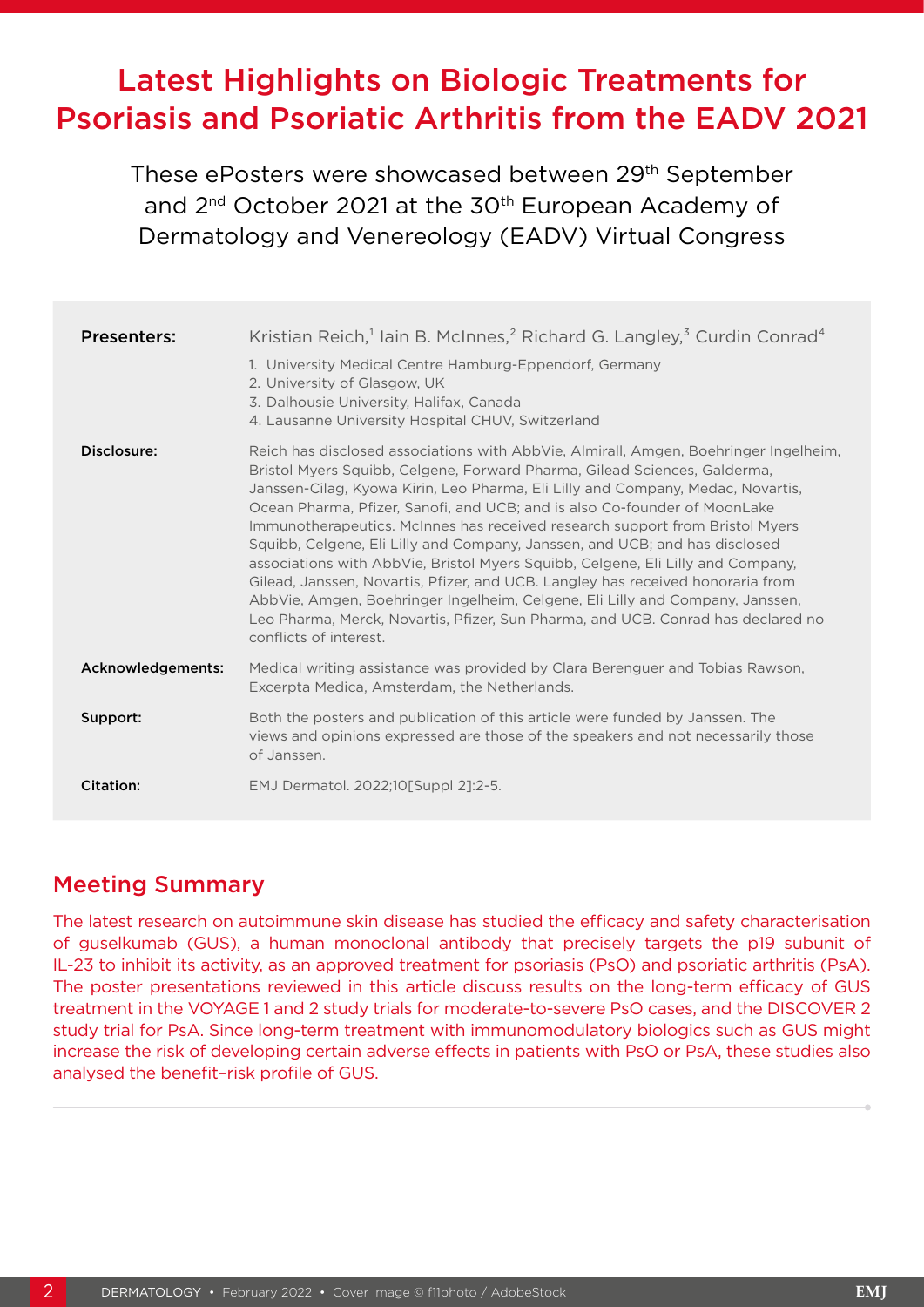### Maintenance of Absolute Psoriasis Area and Severity Index Responses with Guselkumab for 5 Years among Patients Who Achieved Absolute Psoriasis and Severity Index ≤2 at Week 16 in the VOYAGE 1 Study

The VOYAGE 1 study is a 5-year Phase III, randomised, double-blind, placebo, and active comparator-controlled trial that compared the efficacy and safety of guselkumab with placebo as treatment for 837 patients with moderateto-severe plaque PsO.<sup>1</sup> In this work, Reich and colleagues developed a post-hoc analysis of the data obtained in this trial with the objective to examine the absolute Psoriasis Area and Severity Index (PASI) responses at the end of the study of those patients treated with GUS who reached a PASI score of ≤2 at Week 16 of therapy.

From the 329 patients who were randomised to GUS treatment at baseline in VOYAGE 1, 75% (n=248) achieved an absolute PASI ≤2 at Week 16. Results showed that, from Week 52 through to Week 252, 66% of these 248 patients managed to achieve a PASI 0, 80% a PASI ≤1, and 91% maintained an absolute PASI threshold of ≤2 at each analysed time point.

In conclusion, in the VOYAGE 1 trial, 91% of the patients treated with GUS reached an absolute PASI score of ≤2 for each consecutive visit through to Week 252 (5 years). Moreover, no new safety concerns were identified in this group of patients, indicating that GUS therapy through 5 years was well-tolerated.2

Efficacy and Safety of Guselkumab after 2 Years: Results from a Phase III, Randomised, Double-Blind, Placebo-Controlled Study Conducted in Biologic-Naïve Patients with Active Psoriatic Arthritis

The DISCOVER 2 study is a 2-year, double-blind, randomised, Phase III trial that compared efficacy and safety of GUS treatment with placebo in 739 biologic-naïve patients presenting active PsA, despite having received standard non-biologic therapies.3 After 1 year of GUS therapy, significant improvements of signs and symptoms of joint and skin disease have already been observed in the study as well as a favourable benefit–risk profile.<sup>3,4</sup> In this work, McInnes and colleagues reported data on GUS efficacy and safety through the completion of the 2-year DISCOVER 2 study.

From the total of randomised and treated patients participating in the trial, 88% of them completed the study agent through to Week 100 (2 years). Results showed that 73% of patients treated with GUS achieved an American College of Rheumatology (ACR) 20 response rate, 53% achieved ACR50, and 34% achieved ACR70 after Week 24 of treatment, which were maintained through to Week 100. Moreover, 58% of patients treated with GUS achieved completely clear skin (PASI 100), while 74% of these patients achieved PASI 90, indicating strong improvements on skin clearance at Week 100. In addition, 38% of patients treated with GUS achieved minimal disease activity, and low rates of radiographic progression (between 0.46 and 1.06 mean changes in total PsA-modified Sharp van der Heijde score) were observed up to Week 100, irrespective of dosing regimen. Finally, GUS safety in patients with active PsA through 2 years was comparable to safety levels observed at 6 months and 1 year, and generally consistent with GUS safety in PsO.5,6

In conclusion, patients with PsA participating in the DISCOVER 2 trial presented robust joint and skin response rates and mean improvements from baseline until the trial completion. Furthermore, GUS treatment exhibited a favourable benefit– risk profile through these 2 years.

## Low Risk of Serious Infection and Infections of Interest in Patients with Psoriasis Treated with Guselkumab for up to 5 Years in the VOYAGE 1 and 2 Phase III Trials

Although the IL-23 inhibitor GUS showed longterm efficacy in both the Phase III VOYAGE 1 and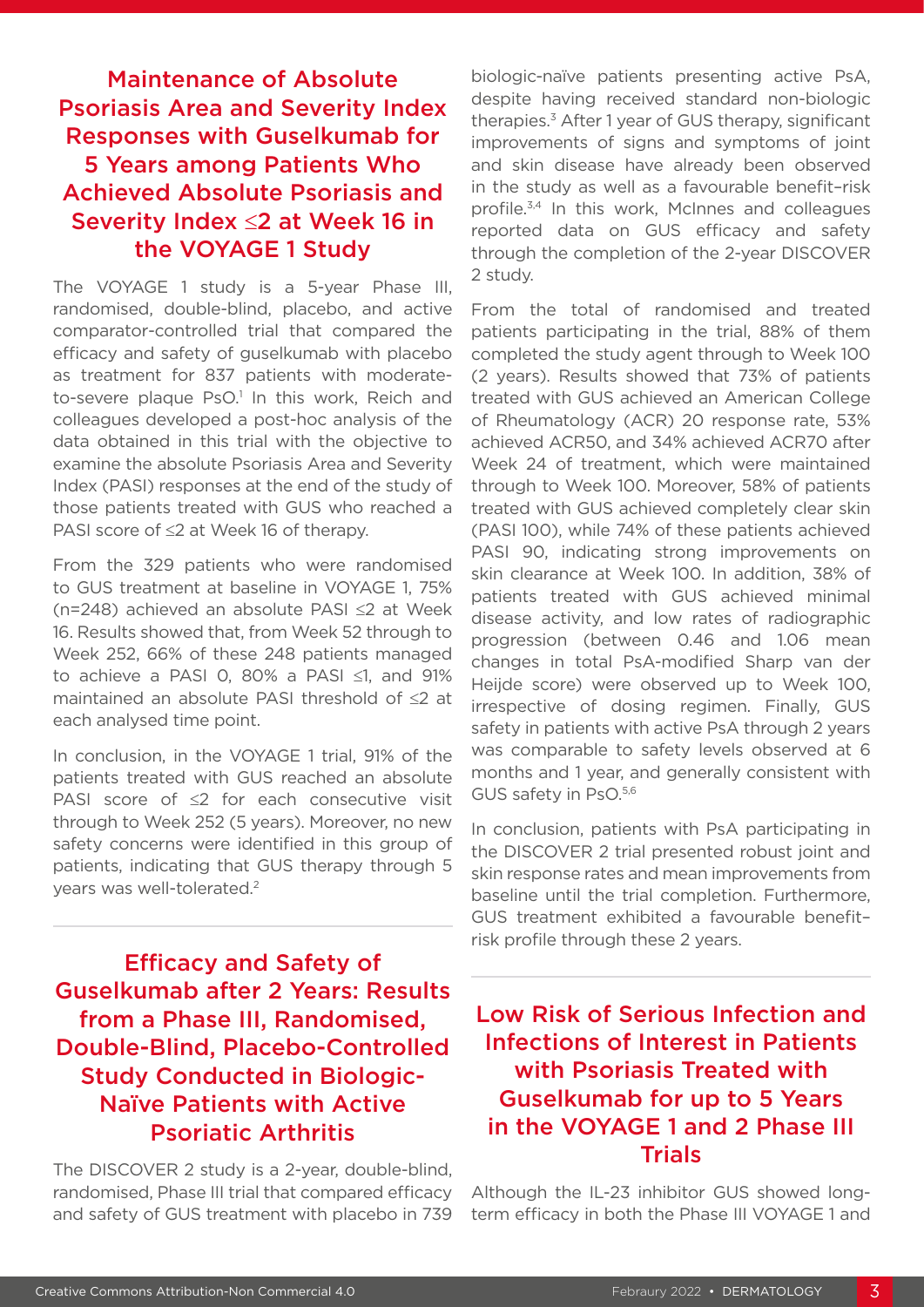2 studies, the long-term risk for certain types of infections is less understood.<sup>7-9</sup> This analysis examined the risk of infection-related adverse events (AEs) in patients treated with GUS for up to 5 years, using pooled safety data from both VOYAGE 1 and 2.

Of the 1,721 patients enrolled, 78.4% (n=1,349) completed treatment up to Week 252. Across all groups, the overall rate of infections ranged from 56.8 to 62.0 per 100 person-years (PY) of followup, which is consistent with previously reported, shorter-term safety findings.<sup>1,10</sup> The most common (>2.0 per 100 PY) types of infection in any group were nasopharyngitis, upper respiratory tract infections, bronchitis, and pharyngitis. The overall rate of serious infections was low, ranging from 0.52 to 0.97 per 100 PY across all groups. The most common (≥0.10 per 100 PY) were cellulitis, appendicitis, and pneumonia. Incidence rates of treatment-emergent AEs were low, including cases of *Candida* and herpes zoster. No patients discontinued treatment due to AEs of *Candida* or herpes zoster infection, and all events resolved. There were no cases of active tuberculosis.

In conclusion, patients with moderate-to-severe PsO, who were treated with GUS for up to 5 years, experienced low rates of infection-related AEs, which was consistent with previously reported safety findings. Additionally, serious infections and infection-related treatment-emergent AEs of interest were infrequent and resolved, either spontaneously or with topical or oral therapy. These results highlight how GUS is a generally well-tolerated therapy in this patient population, and how GUS is appropriate for the long-term treatment of patients with moderate-to-severe plaque PsO.

in patients with moderate-to-severe PsO for up to 48 weeks.<sup>1</sup> However, the long-term impact of GUS treatment on DLQI and PASI is less wellunderstood.11-13 This post-hoc analysis of VOYAGE 1 evaluated PASI scores in patients receiving GUS who achieved a DLQI score of 0/1 for ≥156 consecutive weeks over the 5-year trial period, as well as patients with a DLQI score of 0 for ≥156 consecutive weeks.

Of the 494 evaluable patients, 230 (46.6%) achieved a DLQI score of 0/1 for ≥156 consecutive weeks. Of these patients, 143 (43.5%) started GUS treatment at Week 0, and 87 (52.7%) began at Week 16. Similarly, of these 494 patients, 138 (27.9%) achieved a DLQI score of 0 for ≥156 consecutive weeks. In this group, 89 (27.1%) started GUS treatment at Week 0, and 49 (29.7%) at Week 16. Within the patient group achieving a DLQI score of 0/1 and the subgroup of those with a DLQI score of 0, PASI scores closely mirrored the development of the DLQI scores over the 252 weeks of treatment. Patients who did not maintain DLQI 0/1 for ≥156 consecutive weeks had numerous differences in baseline characteristics such as sex, PASI score, body surface area of involvement, alcohol consumption, and BMI category compared with those who did maintain it.

In conclusion, a substantial number of patients who received GUS experienced no PsO-related impact on their quality of life (QoL) for ≥3 years, with improvements in QoL typically observed within 24 weeks of treatment initiation. These results show that treatment with GUS is strongly associated with long-term maintenance of a DLQI score of 0/1 and support the use of GUS in this patient population.

Patients with Moderate-to-Severe Psoriasis Reporting No Impact on Dermatology Life Quality Index for 156 Consecutive Weeks: A Post-Hoc Analysis of the VOYAGE 1 Trial Through 5 Years of Guselkumab Treatment

In the Phase III VOYAGE 1 trial, GUS treatment showed better results in the Dermatology Life Quality Index (DLQI) compared with adalimumab

#### **Conclusions**

To summarise, the most recent data from the GUS clinical trial programme offer clinically meaningful insights into the efficacy and tolerability features of this treatment on a longterm scale. GUS demonstrated a complete or almost complete skin clearance profile through 5 years of treatment in patients from the VOYAGE 1 study, without any new safety concerns observed or PsO-related impact on their QoL. Furthermore, GUS treatment results from patients with PsA presented significantly improved joint and skin